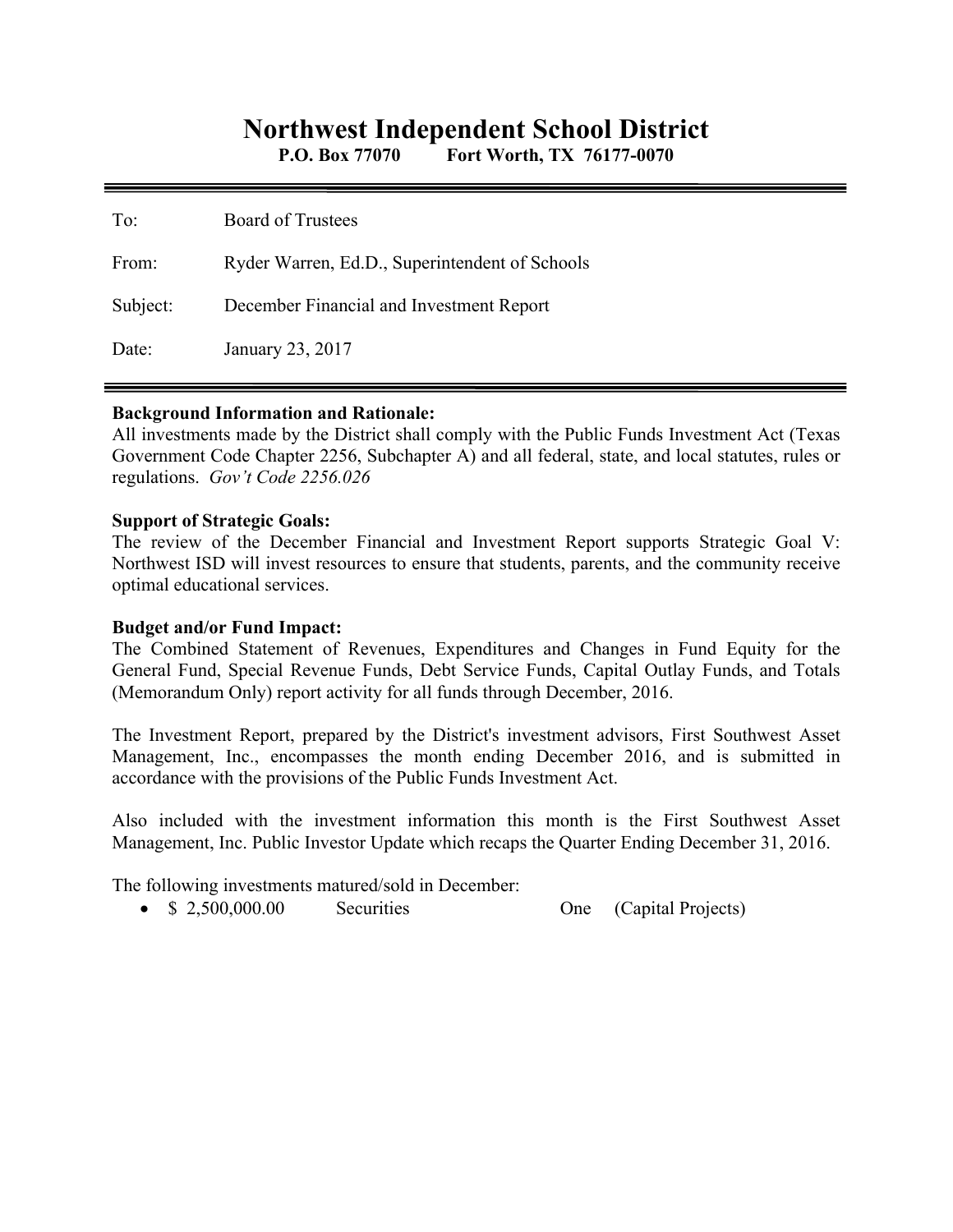Investments for the District's General Fund, Debt Service Funds, Capital Projects Funds, and Internal Service Funds total \$193,044,086.96 as of December 31, 2016.

|                               | Yield           |                     |  |
|-------------------------------|-----------------|---------------------|--|
|                               | to              |                     |  |
| <b>Fund</b>                   | <b>Maturity</b> | <b>Market Value</b> |  |
| General Fund                  | 0.553%          | 74,896,380.70       |  |
| Special Revenue Funds         | 0.597%          | 1,164,885.46        |  |
| Debt Service Funds            | 0.543%          | 40,222,137.99       |  |
| <b>Capital Projects Funds</b> | 0.529%          | 38, 101, 376. 23    |  |
| Capital Projects Funds - AFB  | 0.668%          | 38,659,306.58       |  |
| Total                         |                 | \$193,044,086.96    |  |

Board Policy states that, "The investment portfolio shall be diversified in terms of investment instruments, maturity scheduling, and financial institutions to reduce risk of loss resulting from over concentration of assets in a specific class of investments, specific maturity, or specific issuer."

The District portfolio is concentrated in terms of **investment instruments** (Certificates of Deposit). These concerns are addressed by the low risk nature of the certificates of deposit and the maintenance of collateral by the various financial institutions to guarantee the safety of the investments.



| Portfolio Composition by Security Type |        | Portfolio Composition by Issuer |       |  |
|----------------------------------------|--------|---------------------------------|-------|--|
| Local Government Investment Pool       | $41\%$ | Texpool                         | 41%   |  |
| Certificates of Deposit                | 14%    | <b>FHLMC</b>                    | $5\%$ |  |
| <b>Bank Deposit</b>                    | 13%    | Compass                         | 13%   |  |
| <b>Agency Bullet</b>                   | 16%    | <b>FNMA</b>                     | $9\%$ |  |
| Treasury                               | 16%    | <b>US</b> Treasury              | 16%   |  |
|                                        |        | OtherIssuers                    | 10%   |  |
|                                        |        | Woodhaven                       | $7\%$ |  |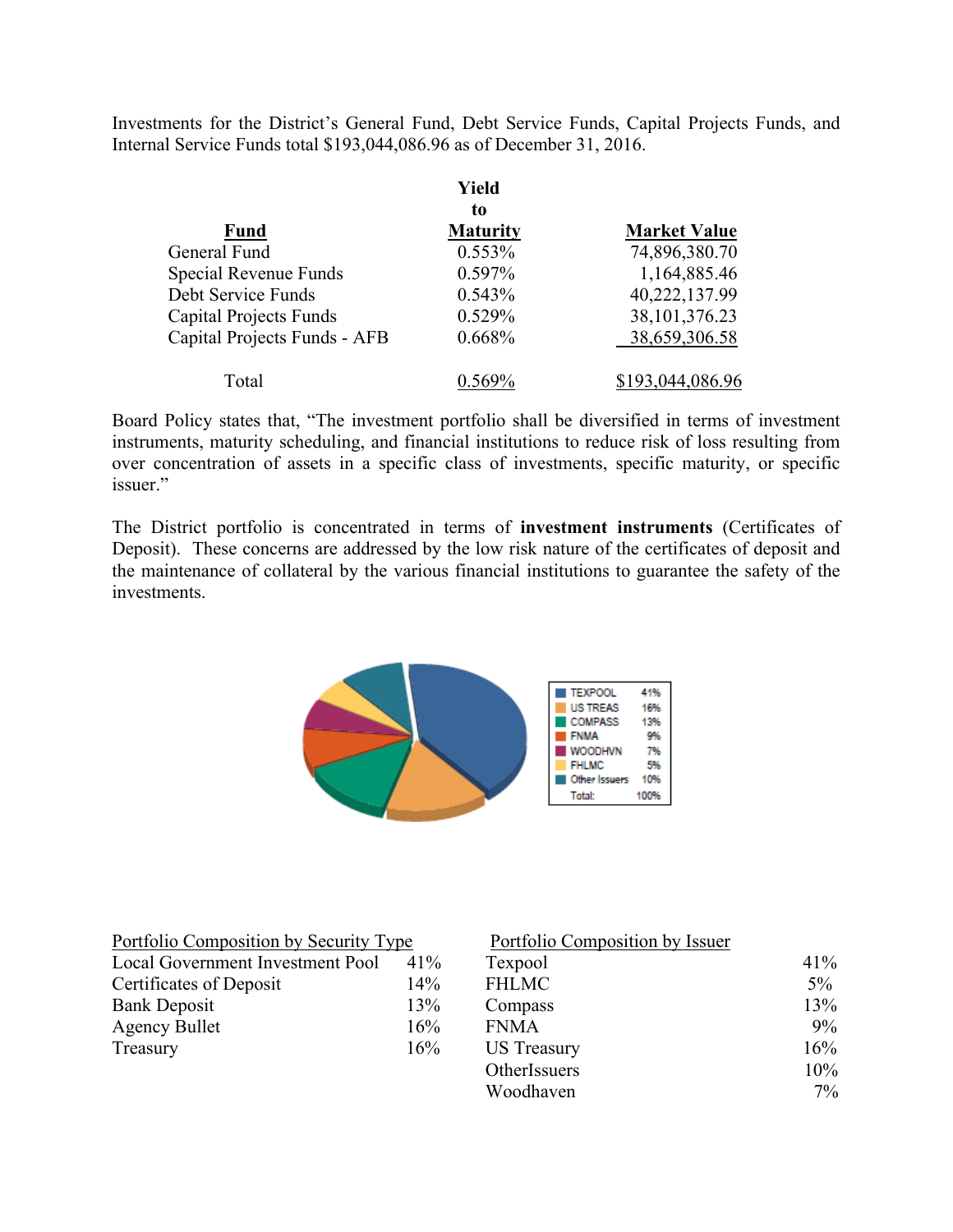

The District portfolio is diversified in terms of **maturity scheduling:** 

## **Maturity Schedule**

| Overnight       | 54% | 104,320,689.95 |
|-----------------|-----|----------------|
| $0 - 3$ Months  | 15% | 28,616,923.14  |
| $3 - 6$ Months  | 13% | 25,052,788.40  |
| $6 - 12$ Months | 18% | 35,053,685.47  |

The District portfolio currently outperforms all the **benchmark comparisons**.



Note 1: CMT stands for Constant Maturity Treasury. This data is published in Federal Reserve Statistical Release H.15 and represents an average of all actively traded Treasury securities having that time remaining until ma standard industry benchmark for Treasury securities. The CMT benchmarks are moving averages. The 3-month CMT is the daily average for the previous 3 months, the 6-month CMT is the daily average for the previous 6 months, a

Note 2: Benchmark data for TexPool is the monthly average yield.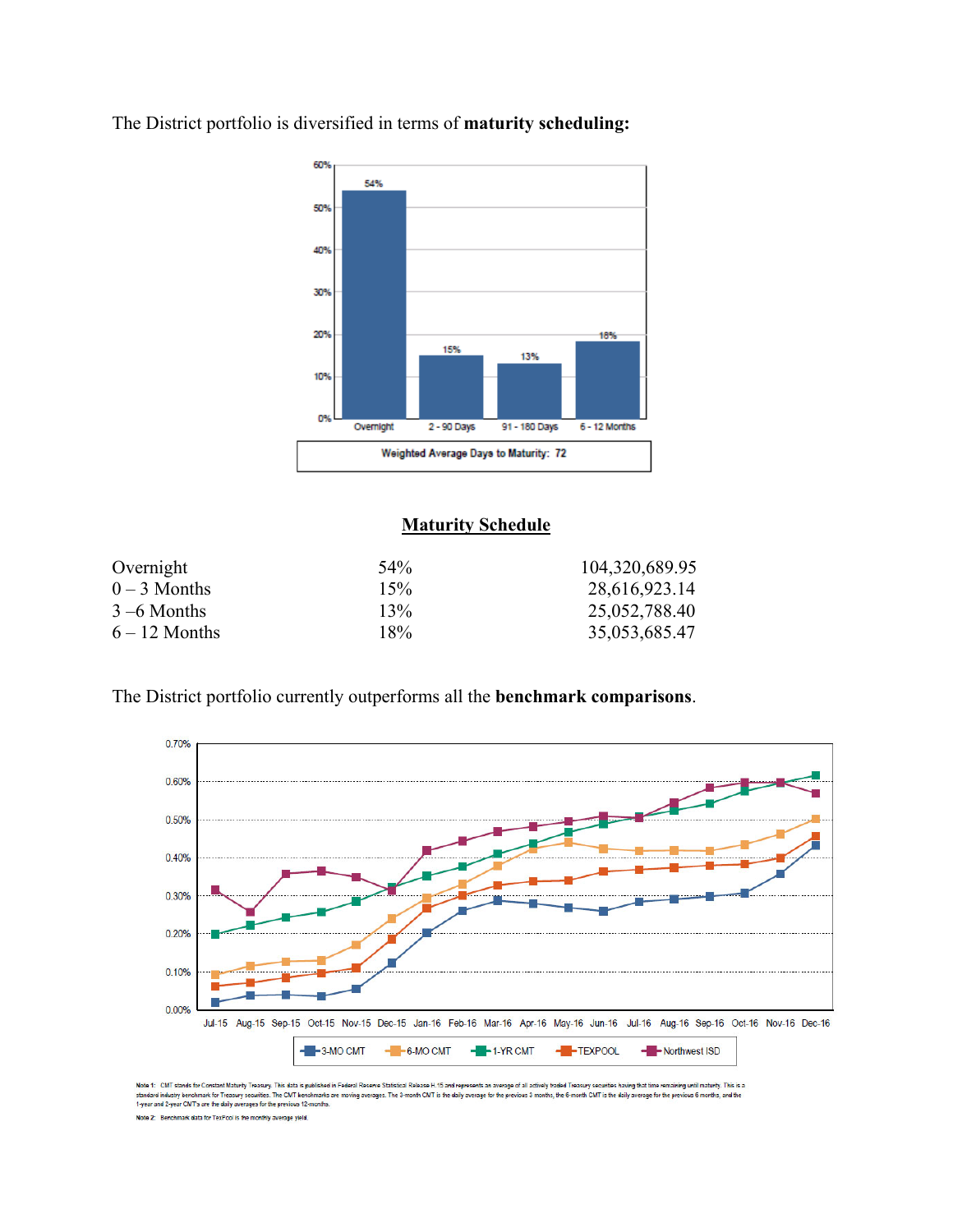

The **TexPool Economic & Market Commentary for January, 2017**, notes that,

# **2017 Outlook**

The Federal Reserve met expectations—essentially 100% of them—by hiking its target rate in mid-December. That's good news, of course, but don't get used to expectations being met in 2017. It is setting up to be volatile, with expectations a little too positive amid many unknowns. One uncertainty is the tease the Federal Open Market Committee gave with new "dot plot" projections indicating the potential for three hikes in 2017. The market seems to have bought it. We still think two are more likely, although coming in March and September rather than June and December. That shift would leave open the possibility for a third move in December.

The largest variable is the fiscal policy the Trump administration will officially propose. We know less about his plans than those of any incoming administration in recent times. That spells volatility, even though its impact won't be felt immediately. We have been conditioned in recent years to look to monetary policy alone for action on the economy. Now we should finally have real fiscal changes to consider. Expectations again play a role as people have high hopes for the positives Trump could serve up. We hope those will be met and that the Fed will keep its upward momentum, but there is plenty of room for disappointment. Remember, this is a Fed that has been reactive to conditions in the global markets, often allowing them to influence its decisions. In 2016 alone, it didn't tighten due to the volatility TexPool Participant Services Managed and associated with China or the surprise of Brexit. It might not take much to throw the Fed off course again.

But the most significant element in 2017 could relate to regulation—specifically the peeling back of some. This would be a boon to cash managers. While the recent money market reform is likely to remain, other regulations also have impacted us. Over the course of 2016, banking regulators influenced the patterns and predictability of issuers, leading many to cut back issuance lest they not have the required liquidity levels. This uncertainty was detrimental to the industry; money markets need short-term financing to work smoothly. It would help tremendously if banks were able to issue more 1-, 2- and 3-month commercial paper and CDs without worrying about being penalized. Thankfully, the U.S. Treasury stepped in and issued more bills and notes to